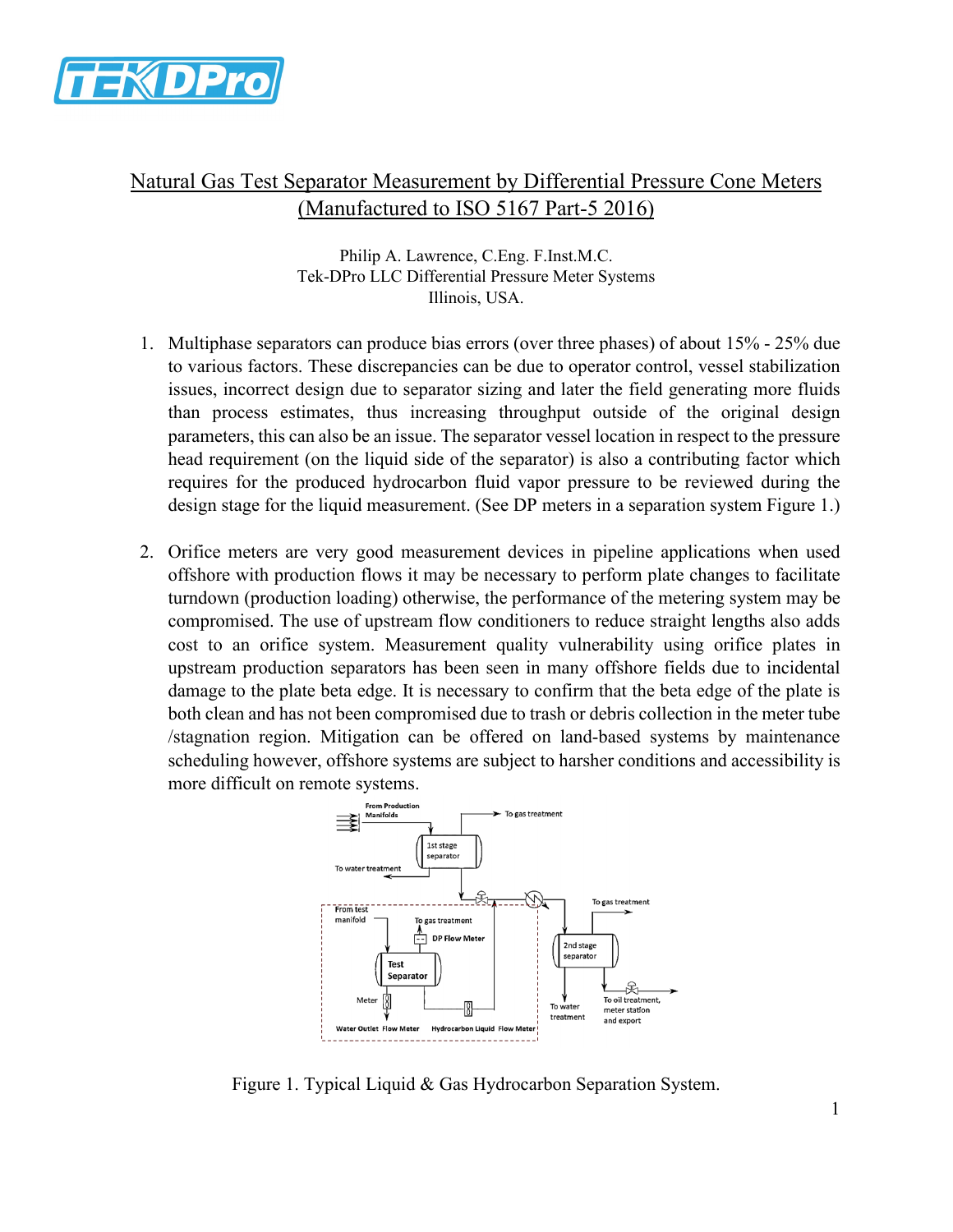

3. Various other DP meter technologies are available to assist in combating this situation from differential pressure cone meters to venturi meters which are favored in certain international regions. The diagnosis of DP problems is also now available by using recently developed hardware and software combinations.

This allows real time monitoring of the system allowing maintenance to be targeted at the correct location or metering point.

4. The DP Flow Meters discussed next have been applied in separator gas measurement over many years.

## **The Orifice Plate Meter (Standards: ISO 5167-2, AGA 3, API 14.3 - Pipeline Quality Gas)**

The orifice plate itself is a much smaller and lighter device, consisting of a thin plate (1/8 --1/4 in) held between flanges. (See Figure 2. below)

The pressure taps are situated in the flanges and do not experience a high velocity if operated according to national and international standards. The main feature of the orifice plate is the sharp-edged concentric hole, which makes the flow separate and contract downstream to the "Vena Contractor". This is like the Venturi throat,but formed by fluid streamlines and not solid surfaces. This is a point of interest mentioned earlier were damage or trash can affect the meter performance due to plate geometry changes, nicks, etc. (See Figure 3. Asphaltene Deposition: Source ASME MFC19 Technical Report)





Figure 2. Orifice Plate Meter Figure 3. Asphaltene Deposition (ASME MFC19)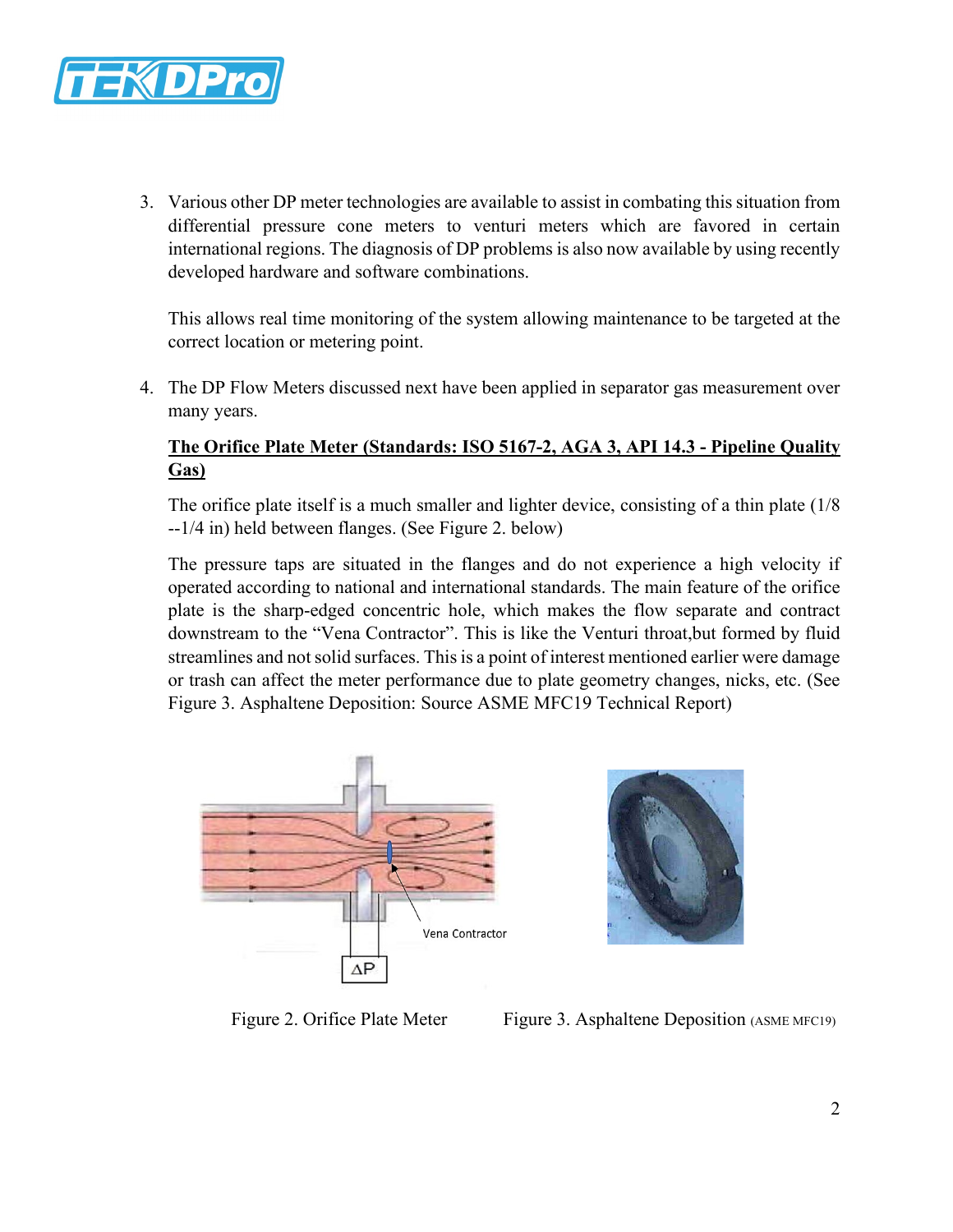

The orifice coefficient of discharge  $(CD) = 0.6$  usually, which reflects the "Vena Contractor" area being less that the orifice bore area.

The orifice does not have a diffuser and suffers a sudden expansion loss due to the shape, but despite this it has almost displaced the Venturi because of its simplicity in single phase flow applications in the USA.

The sharp edge is sensitive to damage and this led to the introduction of an orifice fitting that allows the orifice to be taken out of the line under pressure to examine the sharp edge.

The sharp edge however is not good with erosion, making the orifice less desirable for upstream applications where maintenance visits are not regular or easy, it's not good for multiphase flow, but it has been used in wet gas with certain wet gas algorithms to try to predict performance change.

The standardized orifice plate is available with beta ratios  $(\beta)$  from 0.2 to 0.6 to meet the 0.5% uncertainty of CD, as is mentioned in international standards operating on pipeline quality gas applications only.

Orifice primary elements are available in varying materials however stainless steel is commonly used in most devices for corrosion resistance. However as previously mentioned the stagnation region can attract asphaltene deposition and the device can cause a liquid hold up condition.

#### **The Venturi Meter (ISO 5167-4)**

The Venturi meter is a flow measurement instrument which use a converging section of pipe to give an increase in the flow velocity and a corresponding pressure drop from which the flow rate can be deduced. They have been in common use since early 1800's. In a Venturi meter, the flow velocity is measured by comparing pressure differences between the inlet and the throat of the device Figure 4.0 shows the original idea. The pressure recovery is very efficient and region is of interest for wet gas measurement application calculations. Coefficient of discharge is app.0.9, the meter has been used in separation applications in Europe, it also needs some straight run to function accurately.



Figure 4. Venturi Meter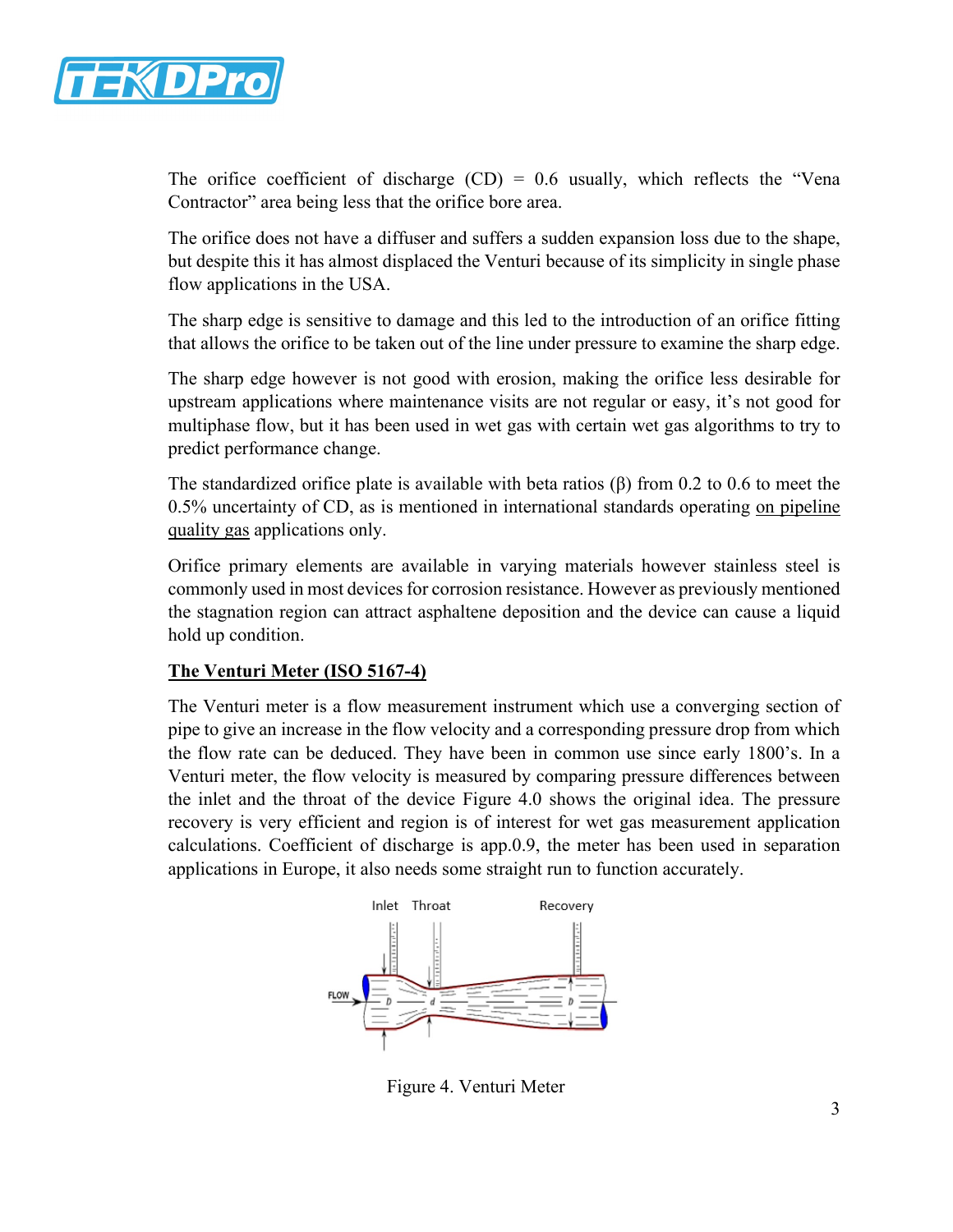

#### **The Differential Pressure (DP) Cone Meter (Per ISO 5167-5 Issue 2016)**

The DP cone meter is effectively an annular Venturi without a diffuser and the lowpressure tap is in the central base of a cone system comprising of 2 cone frustums (one large and one small) which define a beta edge boundary between the inner pipe wall, the meter has inherent flow conditioning abilities due to the design which suits offshore applications well !

The low-pressure tap (P2) is situated where it does not experience a high velocity or an erosion component with the static pressure derived at the pipe wall (P1) (See Figure 5. Horizontally Mounted Application)



Figure 5. Horizontally Mounted Cone Type Meter (Normal)

The DP cone meter is available with beta ratios ( $\beta$ ) from 0.45 to 0.75 (0.85 usually a special application) The American Petroleum Institute (API) chapter 22.2 DP test protocol, describes a method for performance type testing of these meter types and designs. Coefficient of discharge for these devices is slated as being 0.85 however this depends on the accuracy of the manufacture.

The International Standards Organization standard for this device (ISO) 5167 Part 5 was finally released in 2016 and details how this meter is used in custody transfer measurement applications with certain agreed factors, conditions and basic design criteria required to meet the standard. Cone meters have been used in separator applications in the Gulf of Mexico, North Sea, and other areas since the 90's, as of late they have been used in multiphase and wet gas applications as a primary element in such meter designs even subsea applications are available but special in nature.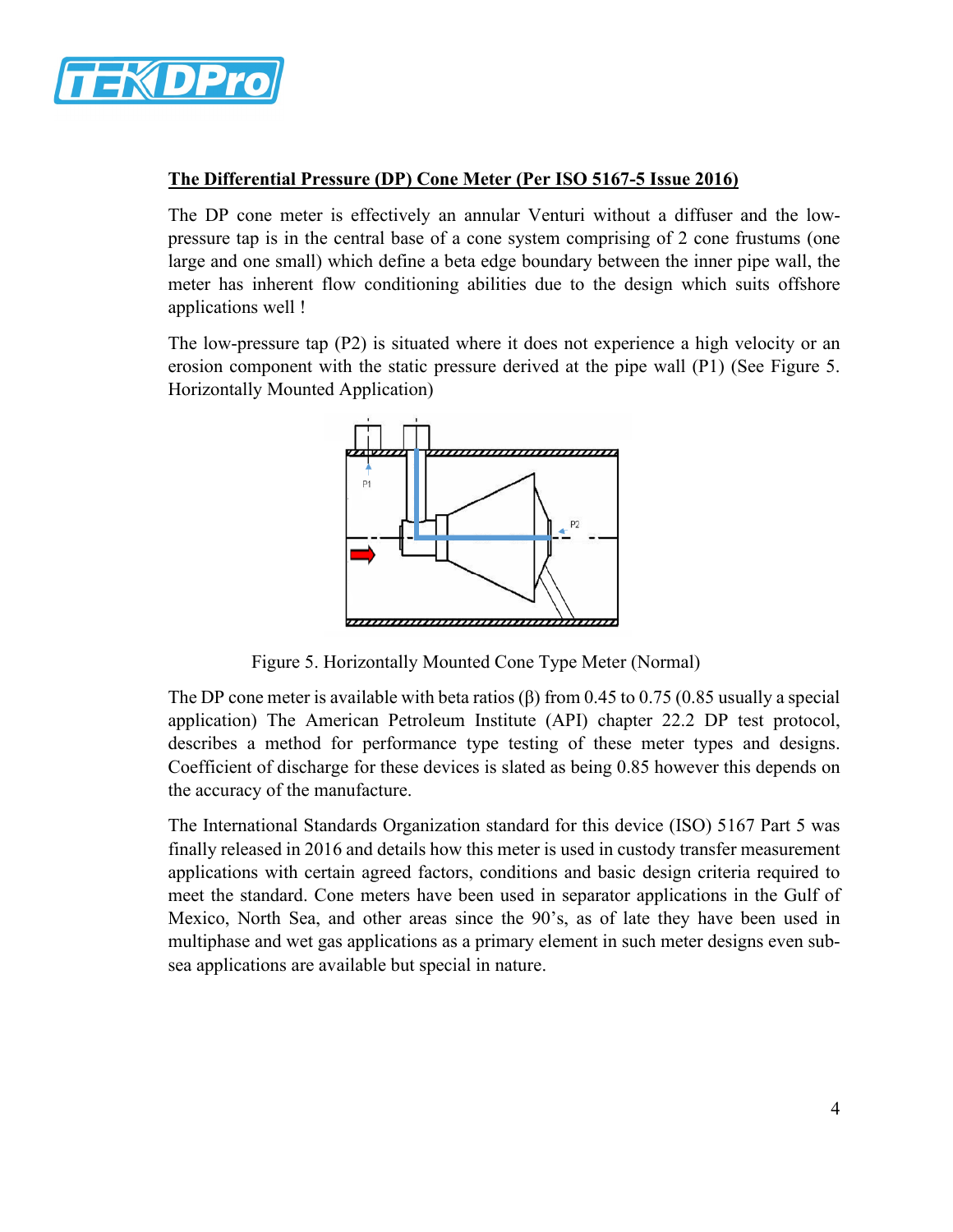



Figure 6. Vertically Mounted Cone Meter (Special)

#### **Reducing Platform (Jacket) Weight and Increasing Available Space**

Orifice fittings require up and downstream pipe lengths to 30 diameters in certain cases, this adds weight to the offshore platform jacket construction. Fabricators usually cost offshore support structures based on dollars per pound weight for the jacket structure when estimating a budget costing.

Current weight penalty costs in the Gulf of Mexico can be from app. 15\$ per pound to 30\$ per pound depending on materials of construction and complexity of the design. Installing a gas measurement system including all piping requirements and a cast carrier can amount to high dollar amounts in platform support requirements, this can be compounded on deep water platforms and say platforms in the North Sea.

Therefore, by using a cone meter on a platform with its lower installed weight and reduced up-downstream piping requirements makes good sense. The cost reductions available from the installation alone can be large. Using this type of DP meter also provides more space to install other equipment further assisting the space requirements (real estate) which we know can be a difficulty on platform structures.

Typical cost saving using a differential pressure cone meter install versus orifice run skid:

Orifice run typical 8 inch run with skid support 600Class etc. (say 5000lbs) 5000 x say 20\$/lb. weight penalty = 100,000.00 dollars. Using a cone meter which requires minimum straight runs the install cost would be approximately 800 lb.  $\omega$  20\$ = 16000\$ this is a large saving of  $+80,000$ \$ which can easily be used to pay for the cost of the cone meter plus install and also provide a solid meter for the application. The cost of the skid to support the orifice plate can be 40,000 dollars this is not required for a cone meter so overall the cost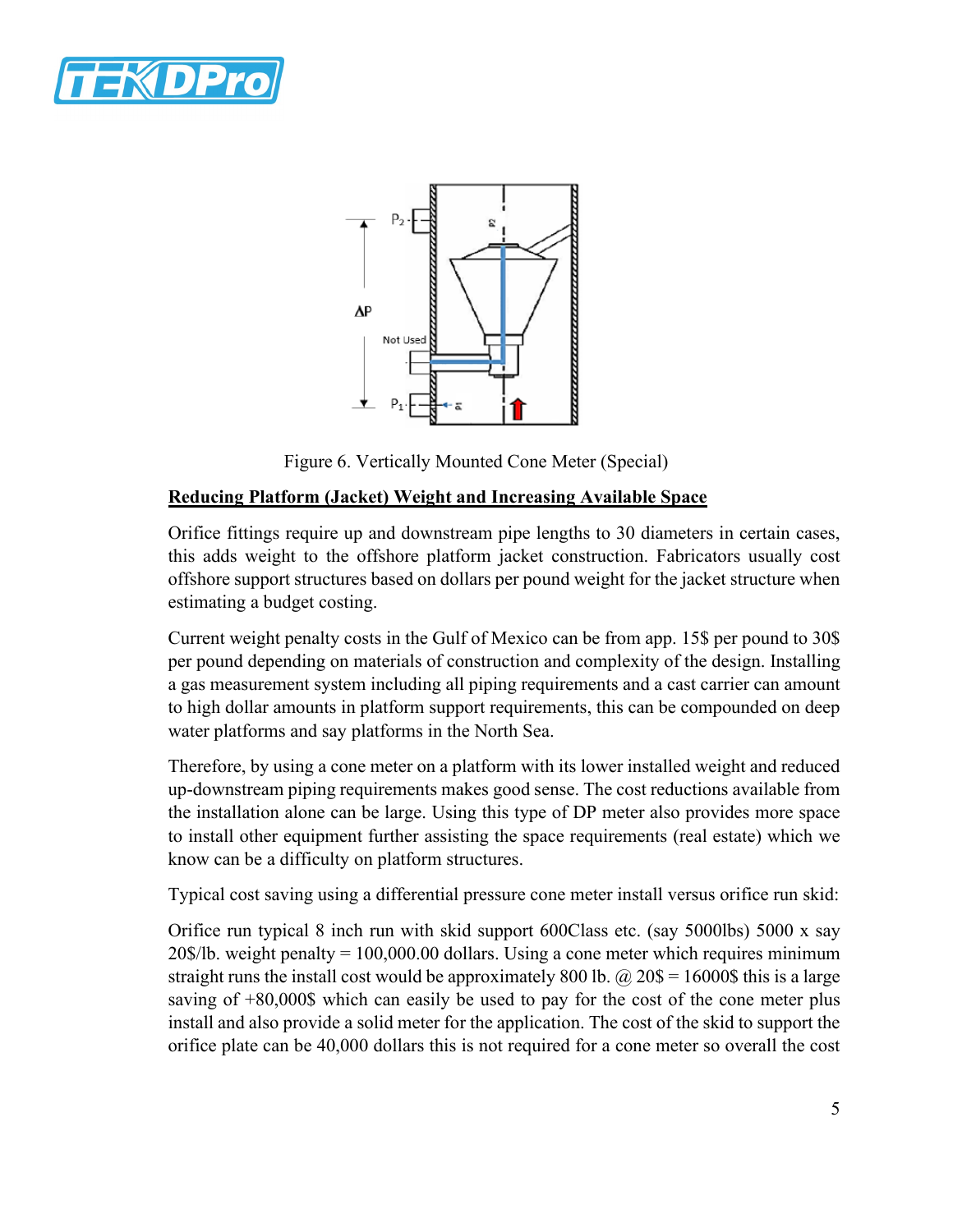

savings can approach \$120,000 which is great for stretched CAPEX budgets excluding space saving which also is a benefit.

Typically cone meters can be installed with reduced straight runs this is detailed in ISO 5167 - 5. (See Figures 7. & 8. below)



Figure 7. Cone meter straight run location Figure 8. Shortest Run Upstream Diameters

The downstream runs allowed according to the ISO standard is based on thermowell location which is common to all DP meters the standard describes a location at 3D which allows it to be built into the meter body if required. The sample point location should be 5 diameters downstream of anu disturbance and be situated to collect a sample in the middle third of the pipe in line with national and international standards. It is possible to use concentric expanders as detailed in 5167- 5 or eccentric have been used this requires calibration with the eccentric expander in place not discussed in 5167-5. Some manufacturers require calibration of the device based on manufacturing / geometric accuracy others may not require it.

The following is a typical example for this type of installation as discussed in the ISO standard:

- Example: A 4" cone meter with a  $\beta = 0.75$  at 3 Diameters downstream of a  $\frac{3}{4}$  Diameter to Nominal Diameter concentric expander \* gives an expected flow rate of error up to 0.3%.
- For cone meters with smaller  $\beta$  ratio values (0.45,0.5), the error would be expected to be much less.
- In general, a concentric reducer (expander used in opposite direction) produces less significant flow disturbance than an expander. (See Figure 9. below)
- The ISO standard details a 3D location to the upstream tap position however from experience with this type of installation it is sometimes more convenient to measure 3 D from the meter front flange face and also makes sure that the upstream length is met without worry particularly on small sizes where weld interference may occur.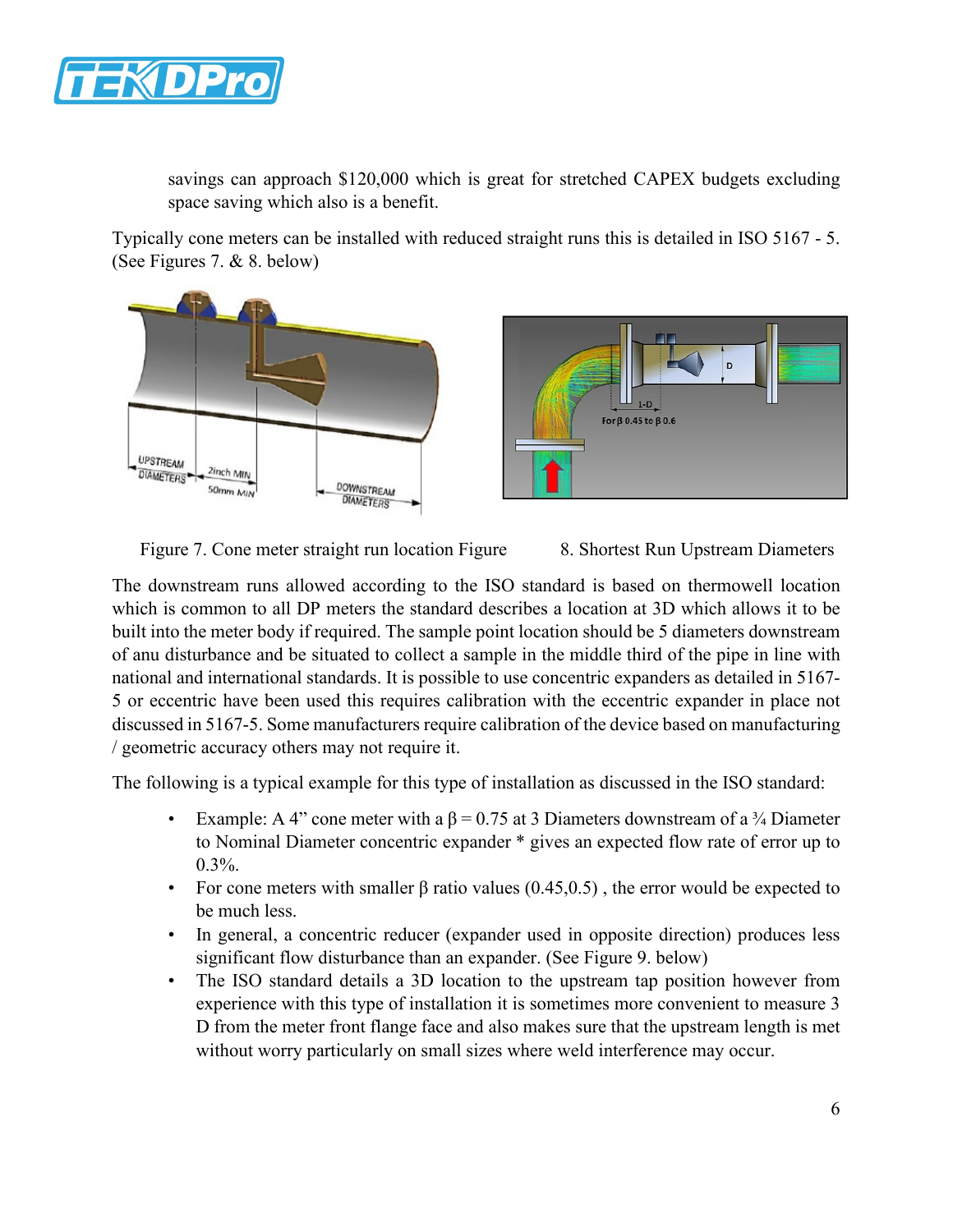



Figure 9. Concentric Expander Installation (ISO 5167-5)

A comparison is shown typically below to illustrate the difference in lengths for installation (See Figure 10.0) The pipework can be re-routed to save space in many instances the piping has to travel vertically to another deck on the platform which is much easier when a small meter footprint is available.



Figure 10. Test Separator Comparison Regarding Installation Length.

One main feature besides the short installation length regarding the cone meter design is the ability to resist ashphatene build up due to the acceleration in the control volume. (area around the cone). This has been seen to move particulate through the meter and away from the measurement section, this has been seen on coal tar gas by one user were the previously used orifice technology had tar deposition which prevented the plate from being removed from the carrier. The beta edge is downstream of the flow and so is not subjected to the same direct forces as per those impacting an orifice plate edge. (See Figure 11. Beta Edge Contour)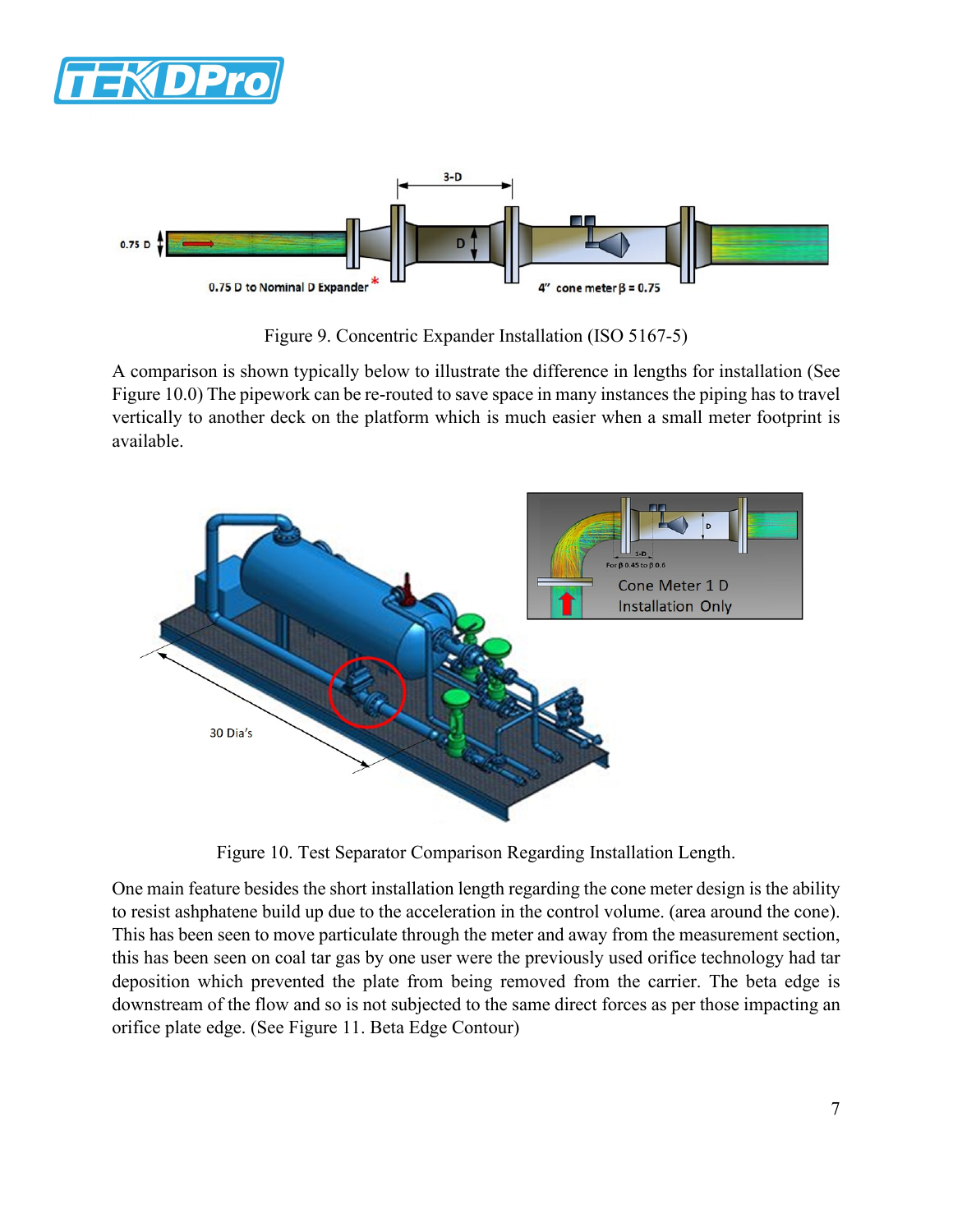



Figure 11. Cone meter Beta Edge Location and Contour

One final discussion regarding recently invented and supplied diagnostic systems for DP meters, this has long been a need within the industry to help provide / maintain good measurement through the ability to read a DP meter's heath and view what is occurring in real time with the DP meter to predict any measurement issues it is available on all the family of DP meters mentioned before for any gas or vapor application including steam quality measurement.

DP diagnostic systems are used with a second pressure tap installed in a downstream section at a 6D location downstream of the rear face of the primary element which by using 2 extra transmitters allows diagnostic info to be sent via SCADA or other systems. The Main MVT transmitter reads the normal primary flow data pressure and temperature for say the custody/allocation flow rate calculations, however 2 extra DP transmitters are installed to measure the recovery pressure (high side at the 6D location) and the permanent pressure loss during flowing conditions at the 6D pressure tapping, (See - Figure 12. & 13 ) from this data and specific algorithms a diagnosis can be performed regarding meter performance and its fidelity.



Figure 12. Transmitter Installation Figure 13. Typical Display Showing